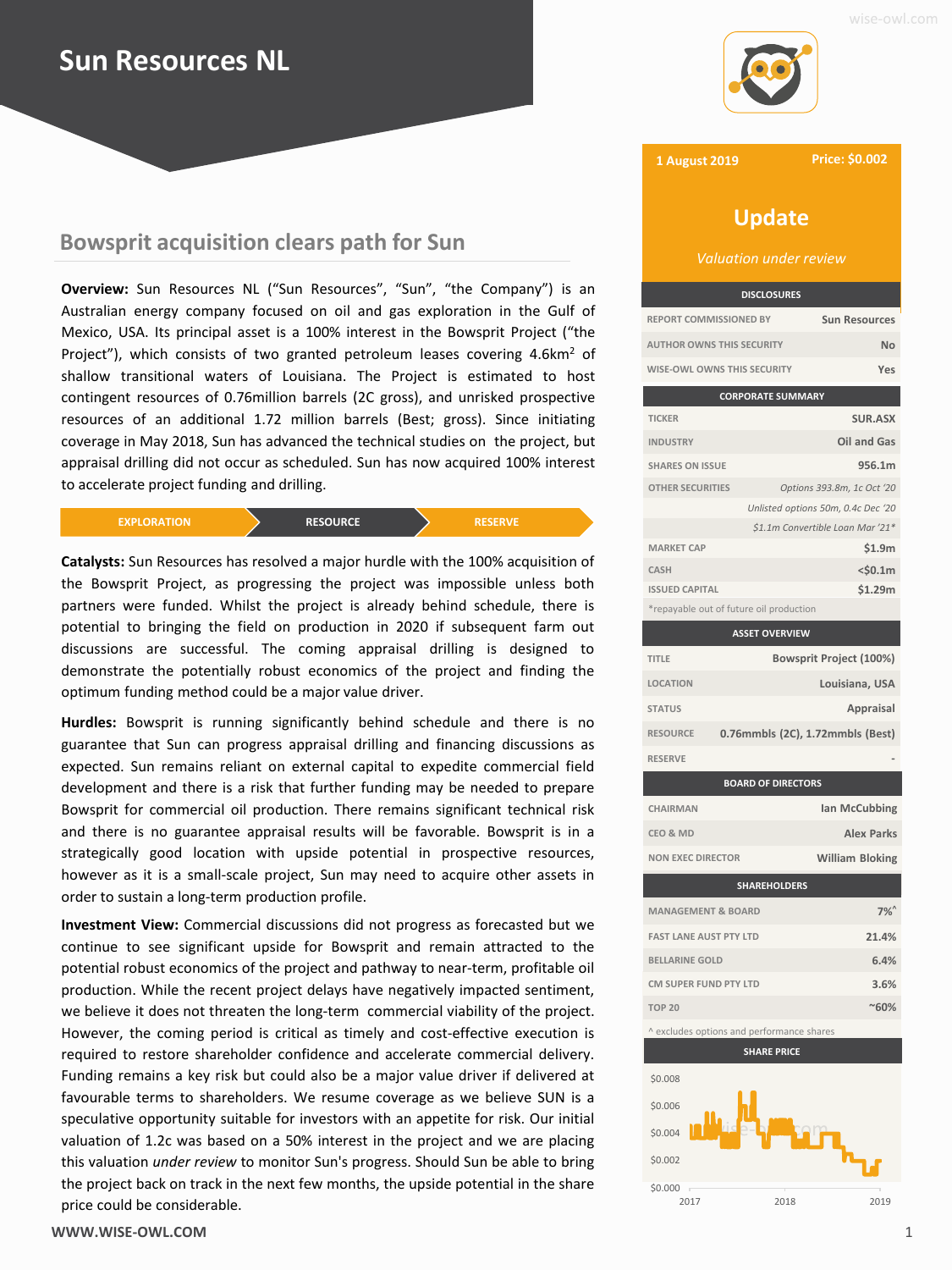## **1 August 2019**

#### **THE BULLS AND THE BEARS**



**THE BULLS SAY**

- The Bowsprit Project offers potentially robust economics with potential IRR's exceeding 200%
- The Bowsprit Project has a history of modest oil production in the 1960s prior to the advent of modern exploration techniques such as 3D seismic and horizontal drilling
- Location within the Gulf of Mexico shallows provides ready availability of critical infrastructure and expertise
- The 100% acquisition of Bowsprit clears the way to accelerate appraisal drilling and financing following a significant delay and provides significantly enhanced economics if the project is succesful
- A near term farm out transaction and appraisal drilling targeted for Q1 2020 are the major value drivers, potentially providing the foundation to convert existing resources to reserves.
- The Board and major shareholders have supported the Company during the delay
- SUR is valued as a shell and there could be significant upside in the event of commercial success



**THE BEARS SAY**

- Oil prices are volatile and there is no guarantee that future oil production can be achieved at a profit
- Sun Resources has an immediate need to raise capital, hence its development plan at Bowsprit is currently unfunded. There is no guarantee it can secure funding on terms beneficial for current shareholders
- The project area is quite small, limiting exploration upside beyond the current resource estimates. Over 70% of the resource is classed as prospective, which RISC Advisory Ltd has assessed the chances of success to be 1 in 5.
- Whilst farm out negotiations can mitigate Sun Resources capital demands, it reduces the Company's exposure to drilling success
- Achieving an attractive valuation is contingent on all of Bowsprit's 2C contingent and Best case prospective resource converting into reserves and does not take into account success rate probabilities ascribed by RISC Advisory Ltd.



**Potentially significant upside**

**Wise-owl.com** 

## *Sun needs to prove the move to buy out the partner is the right one*